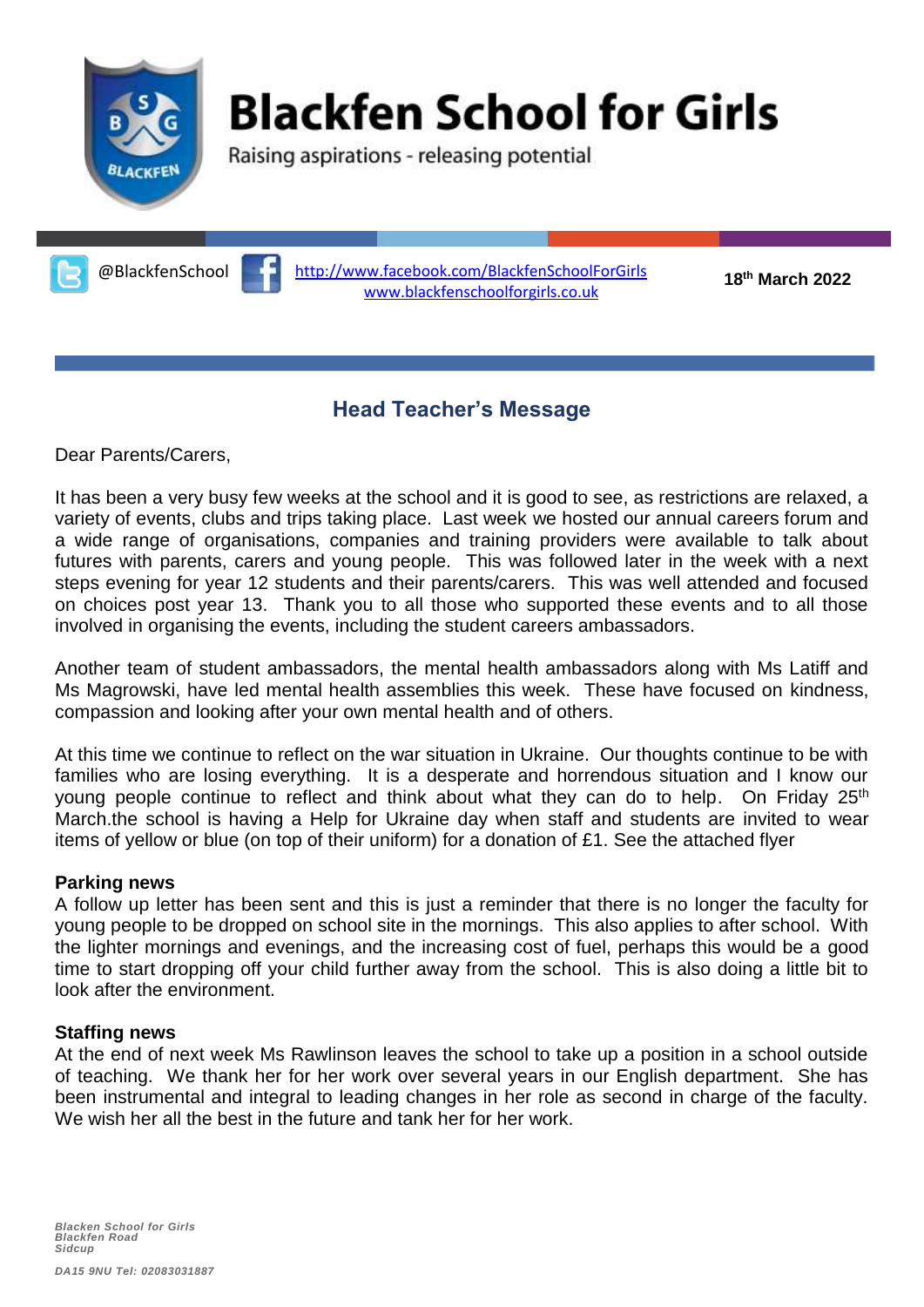**End of term**

This term finishes on Friday 1 April 2022 at 12.15pm The summer term starts for students at 8.20 for 8.30 on Tuesday 19 April 2022. It will be Week A when we return.

Matthew ter Brown

**Matthew Brown, Head teacher**

#### **Careers Forum - Tuesday 8th March - 4.30pm - 7.00pm**

Our Careers Forum on Tuesday  $8<sup>th</sup>$  March was a huge success with the highest number of students attending we have ever had! With over 38 organisation's many career sectors, further and higher education establishments were represented.

Feedback from students included **'very informative and useful', 'I found it very good at explaining different career pathways for my future career'** and **'really useful evening**'. Equally the representatives commented on **'really well organised and well attended**', **'impressed with the event' and 'a great opportunity to showcase apprenticeships'.** The representative from **'Royal Veterinary College'** remarked that she had found it beneficial talking to our students as they were interested in various different subject areas including Biological Sciences.

Welcoming to the Forum for the first time were University of Derby, London Care and Apex Lifts. This year also saw around 68 Year 10 and Year 11 Hurstmere School students join us, the highest number ever attending!

We would like to say a big thank you to all our representatives, parents, carers and students in making this event extremely successful especially the Careers Ambassadors who helped at this event.



**Metropolitan Police The British Army**

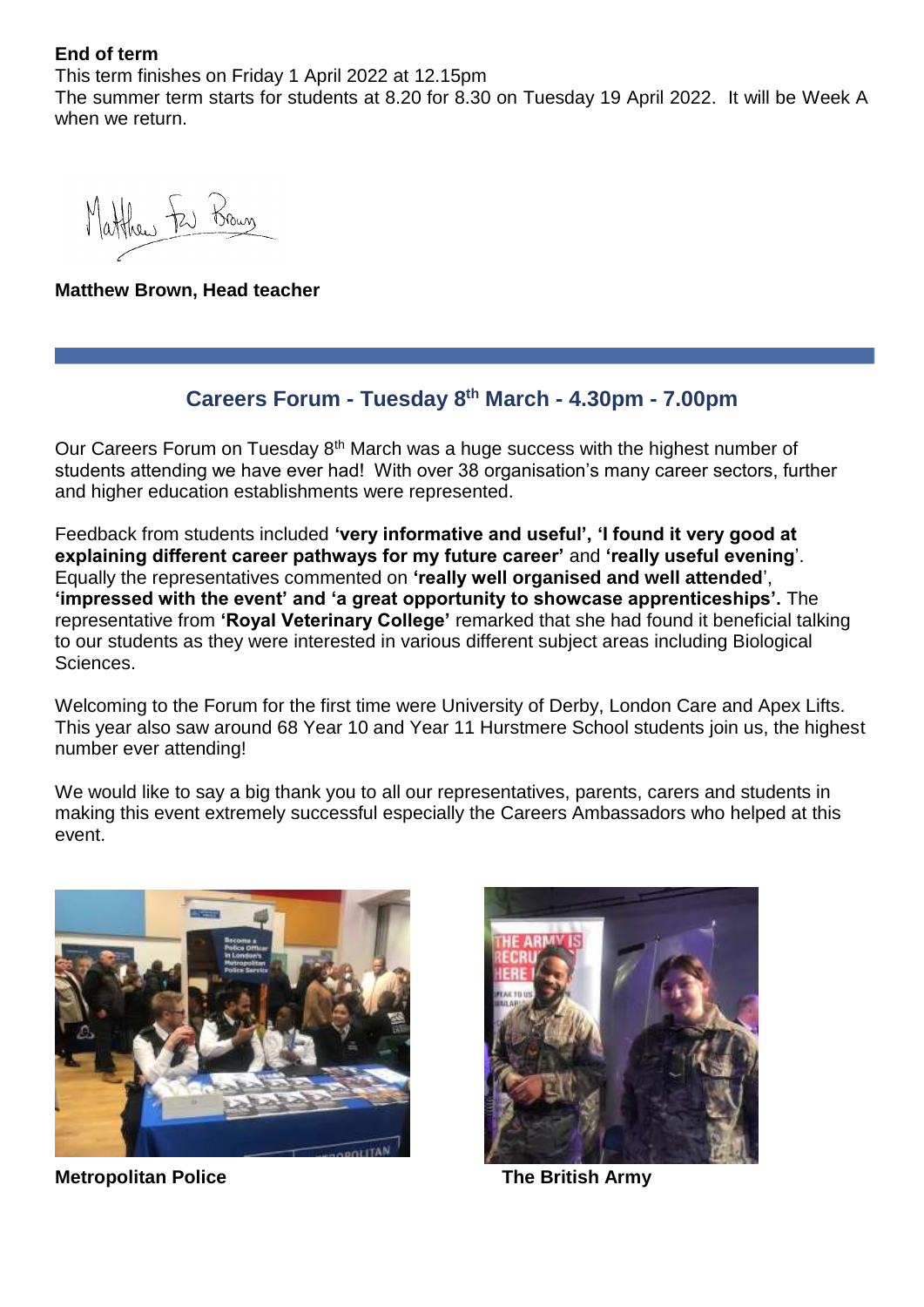



UEL **UEL CCC** University

### **Careers and Work Experience**

\_\_\_\_\_\_\_\_\_\_\_\_\_\_\_\_\_\_\_\_\_\_\_\_\_\_\_\_\_\_\_\_\_\_\_\_\_\_\_\_\_\_\_\_\_\_\_\_\_\_\_\_\_\_\_\_\_\_\_\_\_\_\_\_\_\_\_\_\_\_\_\_

#### **Year 10 Careers Interviews**

As part of our Careers provision all Year 10 students will be invited to attend a 1-2-1 interview with Maria Elia our Careers Advisor from Prospects Services.

These interviews will take place throughout April – July during school hours on each Tuesday. It will be very beneficial for your daughter to attend her interview as it will give her the opportunity to discuss her future career options post 16. All appointments will be placed in tutor trays on a weekly basis. Please remind your daughter to make a note of her date and time of appointment so that she does not miss it.

**Mrs Smith, Work Experience Coordinator/Business Links Officer**